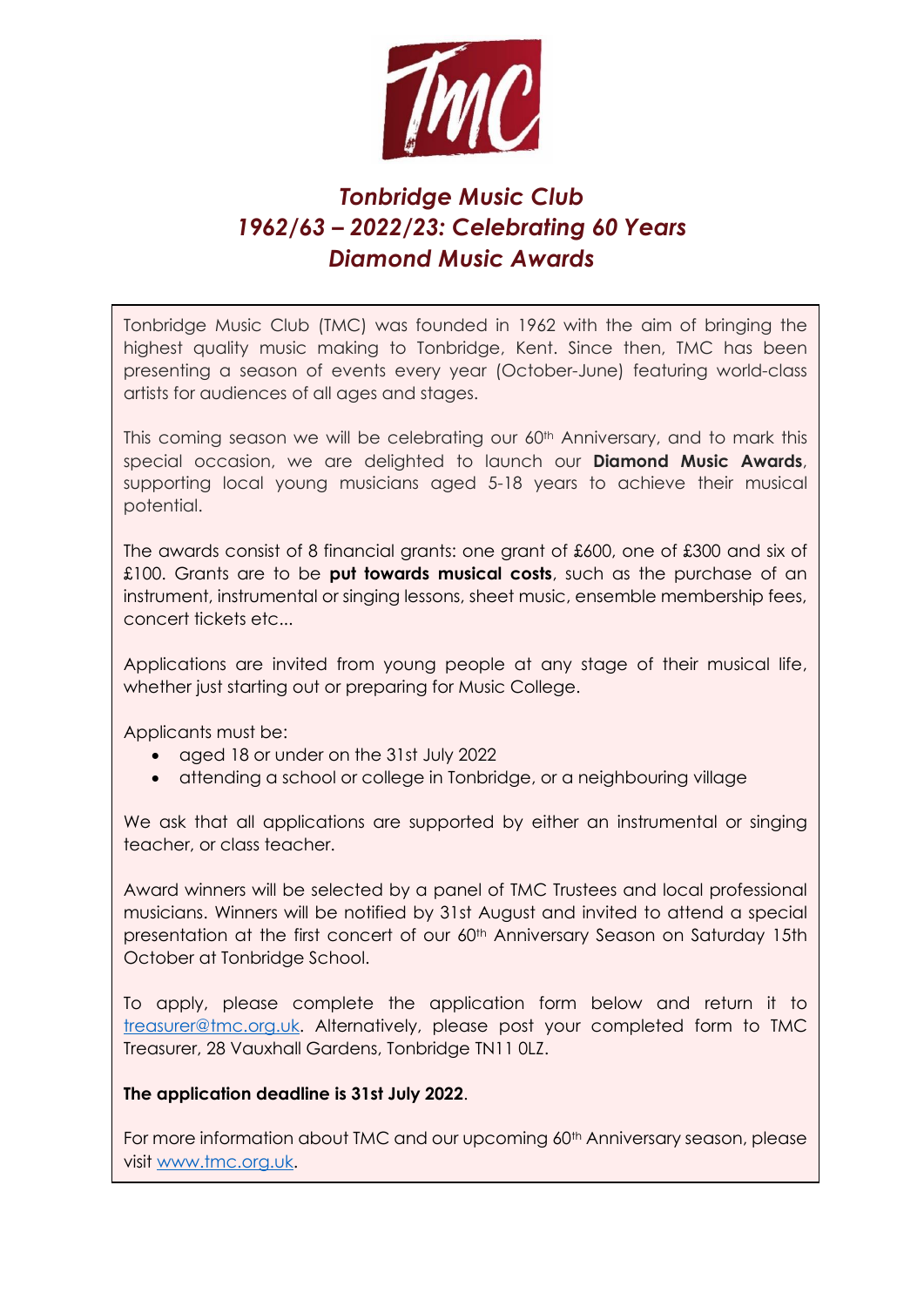# *TMC Diamond Music Awards >> Application Form*

#### **About You**

| Full name      |  |
|----------------|--|
| Date of birth  |  |
| School/College |  |

#### **You as a Musician**

Please tell us about yourself as a Musician, your current musical interests and activities, and any musical experiences and/or achievements (max 200 words)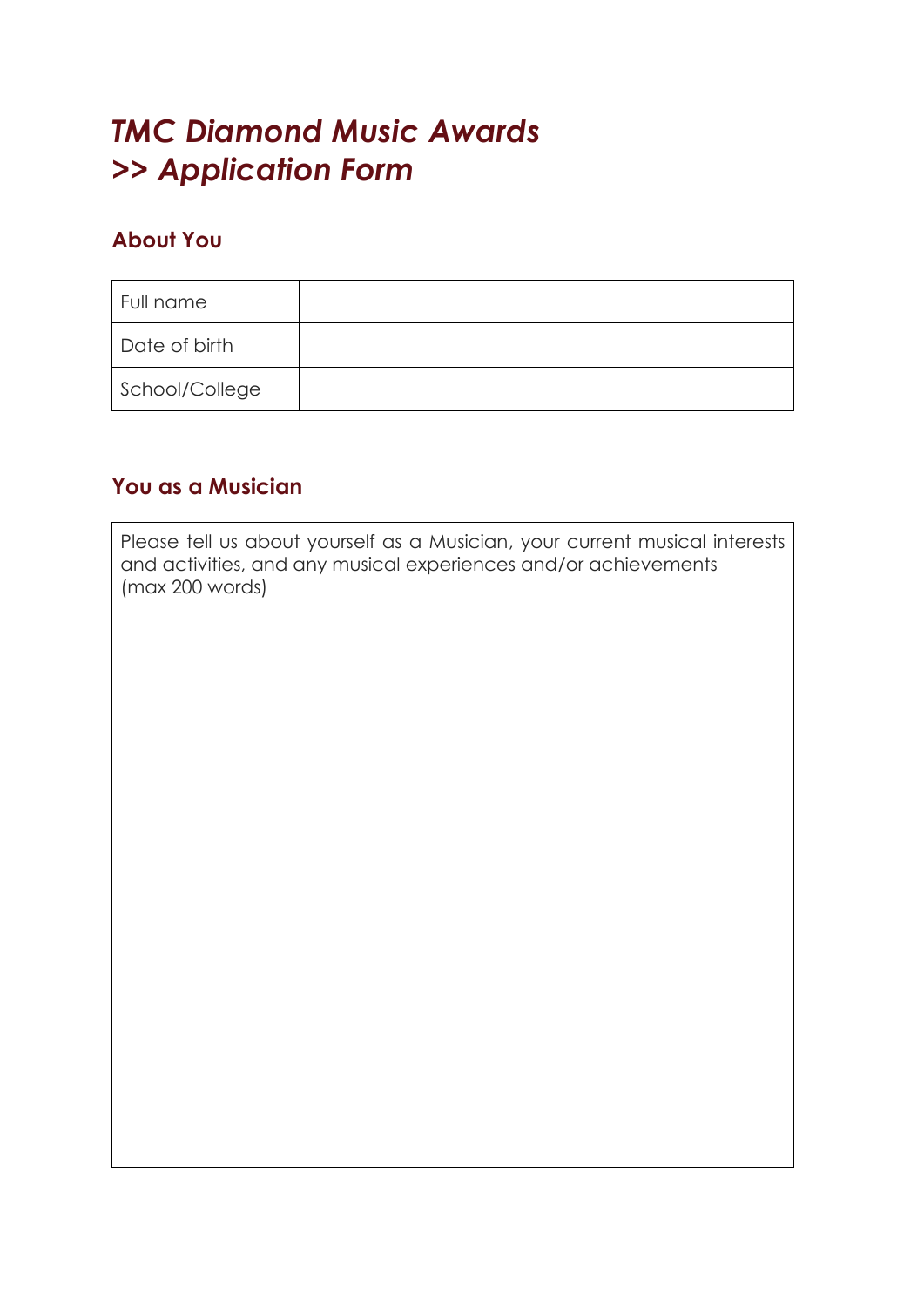Please tell us how the award would enable you to develop your musical talents and skills (max 300 words)